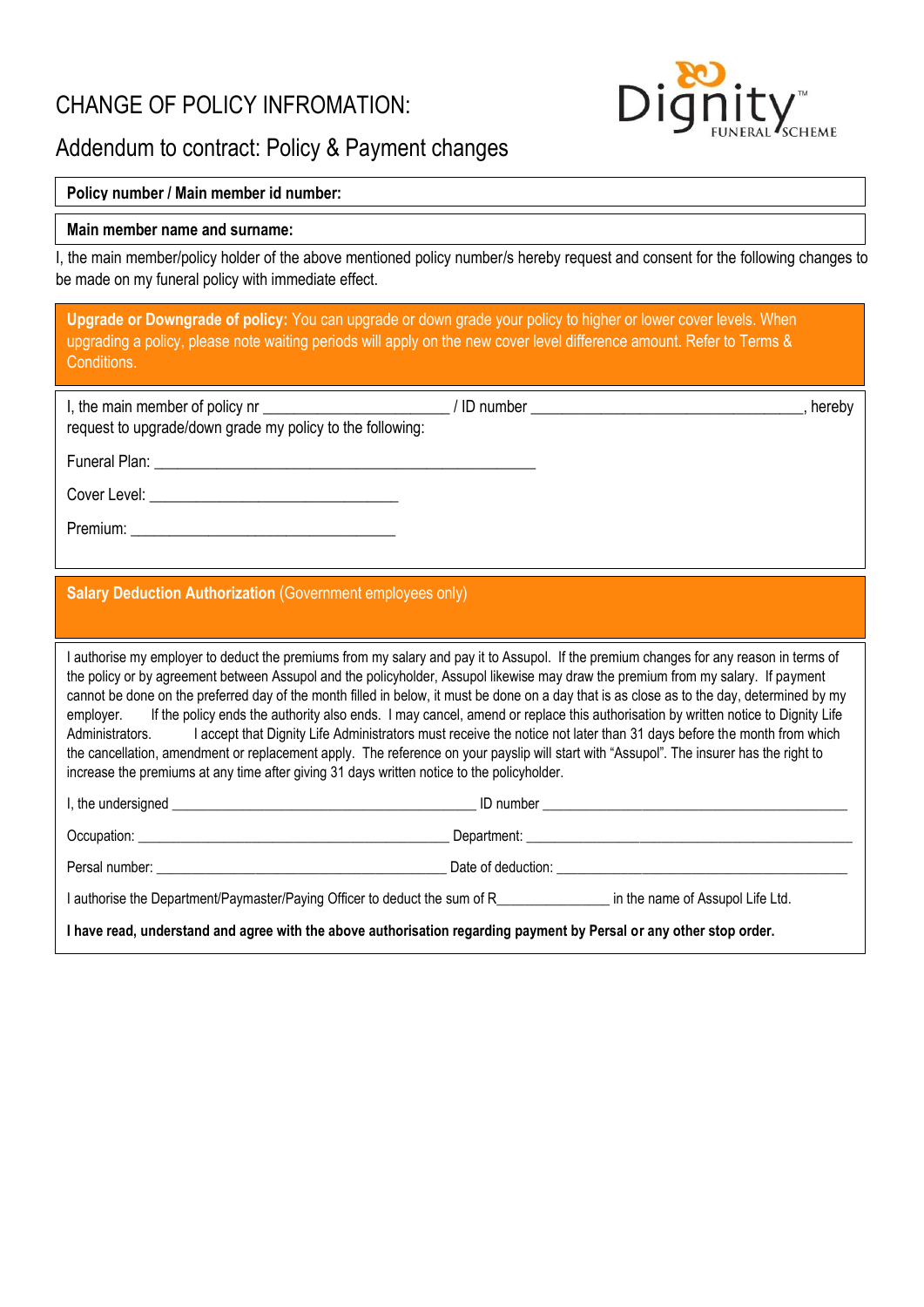#### **Debit order authorisation**

| I, authorise Assupol to draw the premiums from my bank account and pay it to Assupol. If the premium changes for any reason in terms of<br>this policy or by agreement between Assupol and the policyholder, Assupol likewise may draw the premium from my bank account. If<br>payment cannot be done on the preferred day of the month filled in below, it must be done on a day that is as close as to the day,<br>determined by Dignity Life Administrators. If the policy ends the authority also ends. I may cancel, amend or replace this authorisation by<br>written notice to Dignity Life Administrators. I accept that Dignity Life Administrators must receive the notice not later than 31 days before<br>the month from which the cancellation, amendment or replacement is to apply. The reference on your bank account will be "AssuDigni" |  |  |  |  |
|-----------------------------------------------------------------------------------------------------------------------------------------------------------------------------------------------------------------------------------------------------------------------------------------------------------------------------------------------------------------------------------------------------------------------------------------------------------------------------------------------------------------------------------------------------------------------------------------------------------------------------------------------------------------------------------------------------------------------------------------------------------------------------------------------------------------------------------------------------------|--|--|--|--|
|                                                                                                                                                                                                                                                                                                                                                                                                                                                                                                                                                                                                                                                                                                                                                                                                                                                           |  |  |  |  |
|                                                                                                                                                                                                                                                                                                                                                                                                                                                                                                                                                                                                                                                                                                                                                                                                                                                           |  |  |  |  |
|                                                                                                                                                                                                                                                                                                                                                                                                                                                                                                                                                                                                                                                                                                                                                                                                                                                           |  |  |  |  |
| Please debit the amount of Recognization of the contract of each month.                                                                                                                                                                                                                                                                                                                                                                                                                                                                                                                                                                                                                                                                                                                                                                                   |  |  |  |  |
| Premiums are due and payable monthly in advance on the 1 <sup>st</sup> working day of each month. A grace period of 31 days is allowed after which<br>cover will cease and no claims will be considered. Premiums are only payable by way of Debit Order or Salary deductions. No cash<br>premiums are allowed. The insurer has the right to increase the premiums at any time after giving 31 days written notice to the<br>policyholder.                                                                                                                                                                                                                                                                                                                                                                                                                |  |  |  |  |
| I have read, understand and agree with the above authorisation regarding payment by Debit order.                                                                                                                                                                                                                                                                                                                                                                                                                                                                                                                                                                                                                                                                                                                                                          |  |  |  |  |
|                                                                                                                                                                                                                                                                                                                                                                                                                                                                                                                                                                                                                                                                                                                                                                                                                                                           |  |  |  |  |
|                                                                                                                                                                                                                                                                                                                                                                                                                                                                                                                                                                                                                                                                                                                                                                                                                                                           |  |  |  |  |
| <b>Cancellation of funeral policy:</b>                                                                                                                                                                                                                                                                                                                                                                                                                                                                                                                                                                                                                                                                                                                                                                                                                    |  |  |  |  |
|                                                                                                                                                                                                                                                                                                                                                                                                                                                                                                                                                                                                                                                                                                                                                                                                                                                           |  |  |  |  |
| hereby request to cancel my funeral policy, policy no<br><u> Letter Letter Letter Letter Letter Mith immediate</u> effect.                                                                                                                                                                                                                                                                                                                                                                                                                                                                                                                                                                                                                                                                                                                                |  |  |  |  |
|                                                                                                                                                                                                                                                                                                                                                                                                                                                                                                                                                                                                                                                                                                                                                                                                                                                           |  |  |  |  |
|                                                                                                                                                                                                                                                                                                                                                                                                                                                                                                                                                                                                                                                                                                                                                                                                                                                           |  |  |  |  |
|                                                                                                                                                                                                                                                                                                                                                                                                                                                                                                                                                                                                                                                                                                                                                                                                                                                           |  |  |  |  |
| <b>Client Declaration:</b>                                                                                                                                                                                                                                                                                                                                                                                                                                                                                                                                                                                                                                                                                                                                                                                                                                |  |  |  |  |

I declare that all information in this form is complete and correct. I am satisfied that I understand everything I need to know about this policy to make an informed decision myself in respect of the changes thereof. I hereby confirm that no advice was given to me. I will be able to pay the premiums and I understand that if information is not correct, benefits under this policy may be declined and premiums paid could be forfeited.

**Signature: \_\_\_\_\_\_\_\_\_\_\_\_\_\_\_\_\_\_\_\_\_\_\_\_\_\_\_\_\_\_\_\_\_\_\_\_\_\_\_\_\_\_\_\_ Date: \_\_\_\_\_\_\_\_\_\_\_\_\_\_\_\_\_\_\_\_\_\_\_\_\_\_\_\_\_\_\_\_\_\_\_\_\_\_**

**Scheme Manager:**

Dignity Life Administrators Twoline Trading 112 (Pty) Ltd, Registration number 2000/001457/07 Authorised Financial Services Provider nr: 2602 518 Genl. De Wet Street, Pretoria North, 0182 P.O.Box 16002, Sinoville 0129 Telephone: 086 1111 2654



#### **Underwriter:**

Assupol Life Ltd Registration number: 2010/025083/06 Authorized Financial Services Provider Summit Place Office Park, Building 6, Menlyn, Pretoria, 0181 P.O.Box 35900, Menlo Park, 0102 Telephone: 086 126 3600